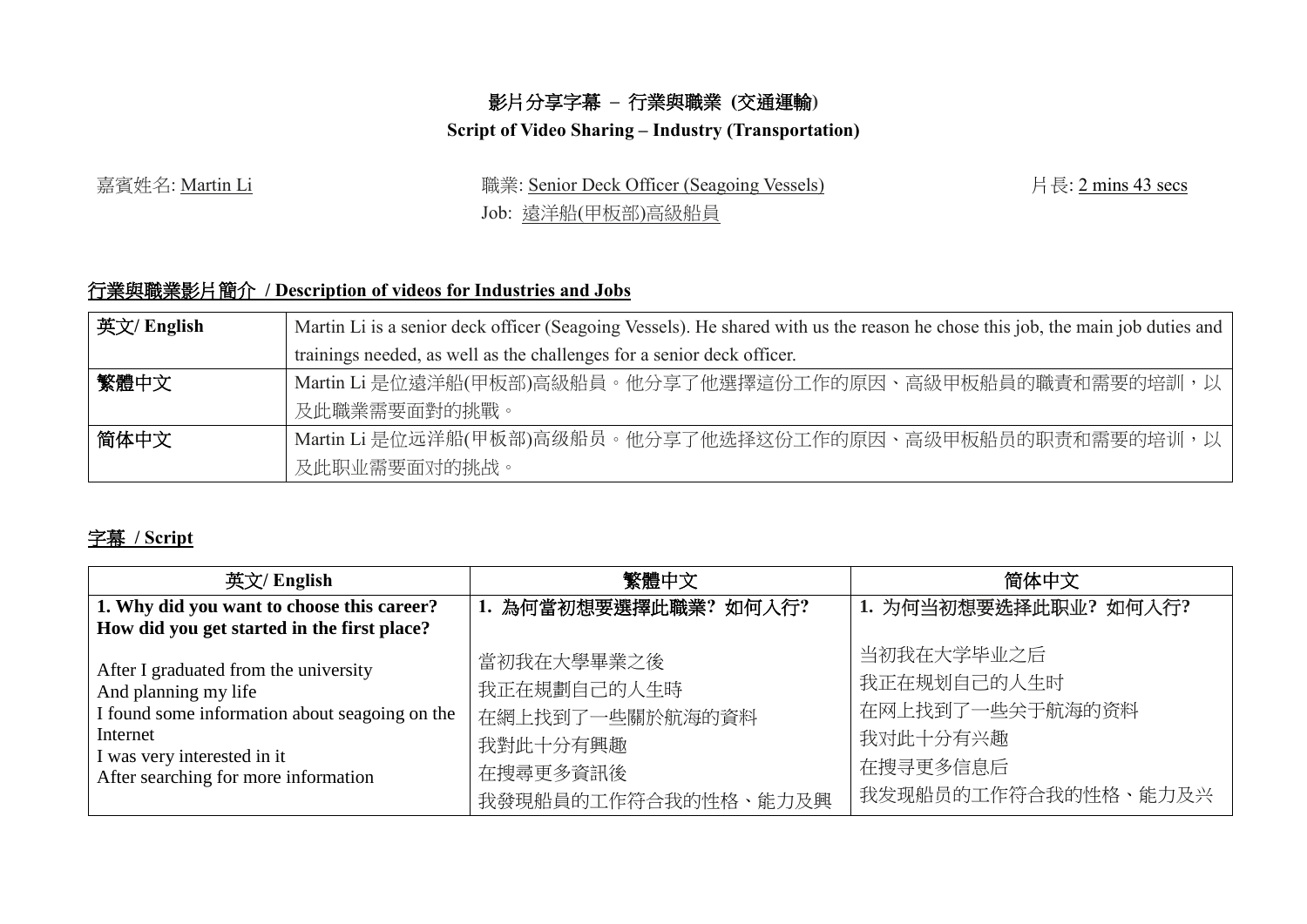| 英文/ English                                                                                                                                                                                                                                                                                                                                                                                                                                                                                                                                   | 繁體中文                                                                                                                                                   | 简体中文                                                                                                                                                   |
|-----------------------------------------------------------------------------------------------------------------------------------------------------------------------------------------------------------------------------------------------------------------------------------------------------------------------------------------------------------------------------------------------------------------------------------------------------------------------------------------------------------------------------------------------|--------------------------------------------------------------------------------------------------------------------------------------------------------|--------------------------------------------------------------------------------------------------------------------------------------------------------|
| I found that the job nature of a deck officer was<br>consistent with my personality, abilities and<br>interests<br>And I was optimistic about the future<br>development of Hong Kong shipping<br>So I joined the industry                                                                                                                                                                                                                                                                                                                     | 趣<br>而且我看好香港航運將來的發展<br>所以我便投身此行業                                                                                                                       | 趣<br>而且我看好香港航运将来的发展<br>所以我便投身此行业                                                                                                                       |
| 2. What are your main job duties and<br>working hours?                                                                                                                                                                                                                                                                                                                                                                                                                                                                                        | 2. 你主要的工作内容以及工作時間是什麼?                                                                                                                                  | 2. 你主要的工作内容以及工作时间是什么?                                                                                                                                  |
| Each of our positions has their regular job duties<br>The senior deck officer in shifts are in charge of<br>arranging itinerary and cargo shifts<br>The working hours of our three crew members<br>are also fixed<br>We need to work 4 hours and then rest for 8<br>hours<br>During our rest time we need to set aside two to<br>three hours to do something within the scope of<br>our work<br>The second or third deck officers who just<br>entered the industry are required to carry out<br>maintenance of fire and life-saving equipment | 我們每個職位都有固定工作<br>輪班的高級甲板部船員需要作行程班及貨班<br>我們三位船員的工作時間也是固定的<br>需要工作4個小時,然後休息8個小時<br>而在我們休息的時間<br>我們需要抽取兩至三小時去做一些工作範圍<br>以内的事<br>剛入行的二副或三副需要做消防及救生設備<br>的維修 | 我们每个职位都有固定工作<br>轮班的高级甲板部船员需要作行程班及货班<br>我们三位船员的工作时间也是固定的<br>需要工作4个小时,然后休息8个小时<br>而在我们休息的时间<br>我们需要抽取两至三小时去做一些工作范围<br>以内的事<br>刚入行的二副或三副需要做消防及救生设备<br>的维修 |
| 3. What kinds of training or characteristics<br>are required for engaging in this profession?                                                                                                                                                                                                                                                                                                                                                                                                                                                 | 3. 從事此職業需要具備哪些訓練或特質?                                                                                                                                   | 3. 从事此职业需要具备哪些训练或特质?                                                                                                                                   |
| The first step is to study the Higher Diploma in<br>Maritime Affairs from the Hong Kong Maritime<br><b>Services Training Institute</b><br>Or the Bachelor Degree in International<br>Aviation and Logistics Management from the<br>Hong Kong Polytechnic University                                                                                                                                                                                                                                                                           | 首先要修讀香港海事訓練學院的海事科技高<br>級文憑<br>或香港理工大學的國際航運及物流管理的學<br>士學位<br>修讀完後要再有基本求生訓練<br>之後才可成為甲板的實習生                                                              | 首先要修读香港海事训练学院的海事科技高<br>级文凭<br>或香港理工大学的国际航运及物流管理的学<br>士学位<br>修读完后要再有基本求生训练<br>之后才可成为甲板的实习生                                                              |